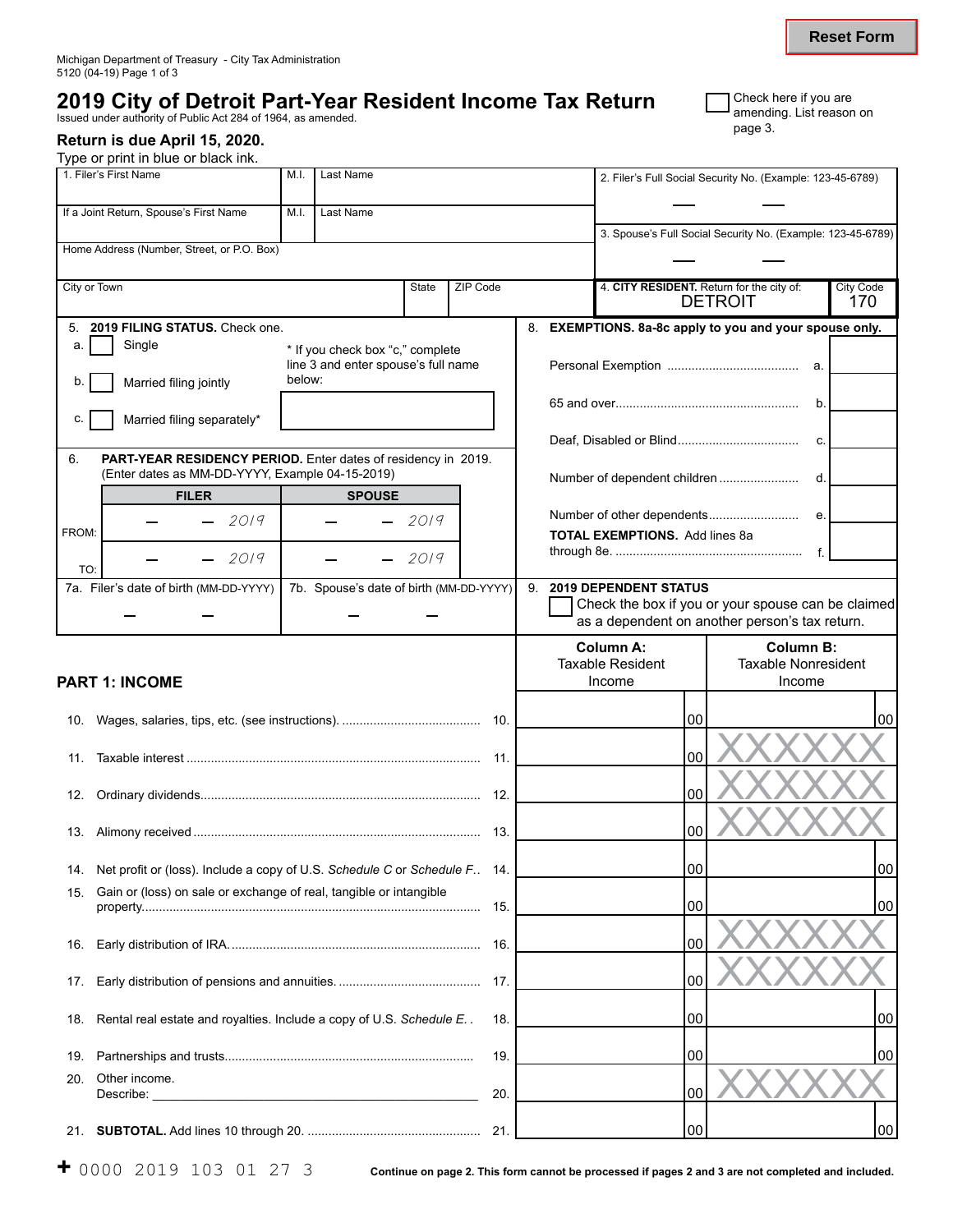|      | 2019 Form 5120, Page 2 of 3                                                                                                                        |     |                                             |     |                                                |    |
|------|----------------------------------------------------------------------------------------------------------------------------------------------------|-----|---------------------------------------------|-----|------------------------------------------------|----|
|      | Filer's Full Social Security Number<br>City of Detroit Part-Year Resident Income Tax Return                                                        |     |                                             |     |                                                |    |
|      | <b>PART 2: SUBTRACTIONS FROM INCOME</b>                                                                                                            |     | <b>Column A:</b><br><b>Taxable Resident</b> |     | <b>Column B:</b><br><b>Taxable Nonresident</b> |    |
|      | (All entries must be positive numbers.)                                                                                                            |     | Income                                      |     | Income                                         |    |
|      | 22. Self-employed SEP, SIMPLE, IRA, and qualified plans. Include a copy                                                                            | 22. |                                             | 00  |                                                | 00 |
|      | 23. Employee business expenses (see instructions)                                                                                                  | 23. |                                             | 00  |                                                | 00 |
|      | 24. Work-related moving expenses for active duty military                                                                                          | 24. |                                             | 00  |                                                | 00 |
|      | 25. Alimony paid. Do not include child support (see instructions).                                                                                 | 25. |                                             | 00  |                                                | 00 |
| 26.  |                                                                                                                                                    | 26. |                                             | 00  |                                                |    |
| 27.  | Other subtractions (see instructions).                                                                                                             | 27. |                                             | 00  |                                                | 00 |
|      |                                                                                                                                                    | 28. |                                             | 00  |                                                | 00 |
|      | <b>PART 3: INCOME TAX CALCULATION</b>                                                                                                              |     |                                             |     |                                                |    |
|      | 29. Total income after subtractions. Subtract line 28 from line 21                                                                                 | 29. |                                             | 00  |                                                | 00 |
| 30.  |                                                                                                                                                    | 30. |                                             | 00  |                                                | 00 |
| 31.  |                                                                                                                                                    | 31. |                                             | 00  |                                                | 00 |
|      | 32. Losses transferred between columns A and B (see instructions)                                                                                  | 32. |                                             | 00  |                                                | 00 |
|      | 33. Taxable income. Subtract line 32 from line 31. If line 32 is greater                                                                           | 33. |                                             | 00  |                                                | 00 |
|      | 34. Tax. Multiply line 33 column A by 2.4% (0.024) and enter in column A.<br>Multiply line 33 column B by 1.2% (0.012) and enter in column B.      | 34. |                                             | 00  |                                                | 00 |
|      |                                                                                                                                                    |     |                                             | 35. |                                                | 00 |
|      | <b>PART 4: CREDITS AND PAYMENTS</b>                                                                                                                |     |                                             |     |                                                |    |
| 36.  |                                                                                                                                                    |     |                                             | 36. |                                                | 00 |
| 37.  |                                                                                                                                                    |     |                                             | 37. |                                                | 00 |
| 38.  |                                                                                                                                                    |     |                                             | 38. |                                                | 00 |
| 39.  | Credit for income taxes paid to another city while a resident taxpayer.<br>City of:<br><u> 1989 - Johann John Stone, markin fizikar (h. 1982).</u> |     |                                             | 39. |                                                | 00 |
| 40.  |                                                                                                                                                    |     |                                             |     |                                                | 00 |
|      | <b>PART 5: REFUND OR TAX DUE</b>                                                                                                                   |     |                                             |     |                                                |    |
| 41a. |                                                                                                                                                    |     |                                             |     |                                                | 00 |
| 41b. |                                                                                                                                                    |     |                                             |     |                                                | 00 |
| 41c. |                                                                                                                                                    |     |                                             |     |                                                | 00 |
| 41d. |                                                                                                                                                    |     |                                             |     |                                                |    |
| 41e. |                                                                                                                                                    |     |                                             |     |                                                | 00 |